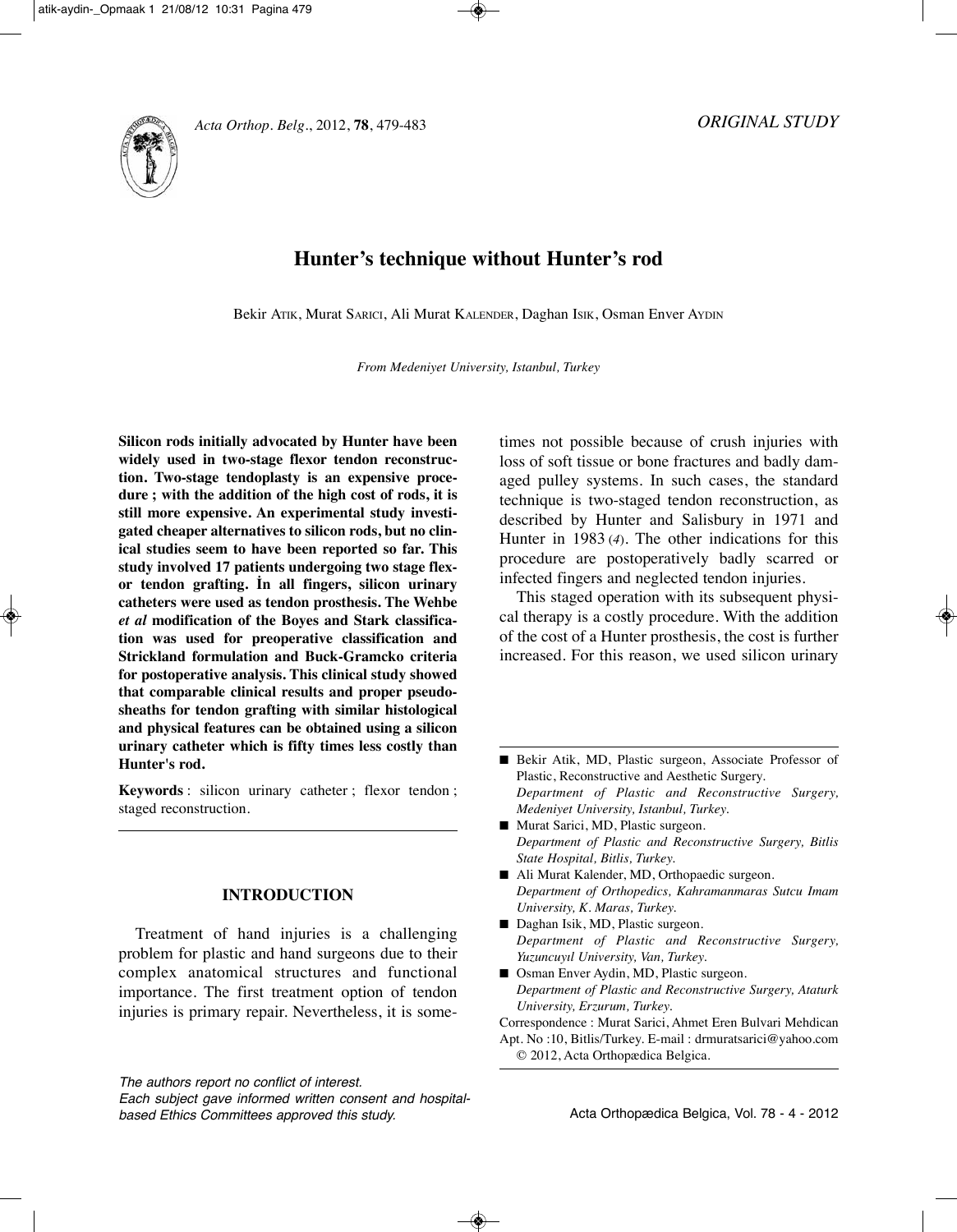

*Fig. 1.* — Reconstruction of second finger FDP with a SUC

catheters (SUC) which are fifty times cheaper than silicon rods and are easily obtainable.

The purpose of this study was to evaluate and report the results of two-stage tendon reconstruction using silicon urinary catheters instead of Hunter's silicon rods.

# **MATERIALS AND METHODS**

We performed two-stage tendoplasty between 2009 and 2011 using a silicon urinary catheter (Fig. 1). Seventeen patients, ten male and seven female, with a mean age of 21 years (range : 8-37) were treated. The operation was on the flexor pollicis longus in six of them, and on a flexor digitorum profundus tendon in the others. For preoperative classification and evaluation of previous status of fingers, Wehbe *et al*'s modification of the Boyes and Stark classification system (*9*) was used (Table I). According to this system, the distribution was as follows : Grade I, 2 ; Grade II, 12 ; Grade III, 2 ; and Grade IV, 1. The first stage of reconstruction was performed at a mean of 10.05 months (range : 2-36 months) after the injury, and the mean duration between two stages was 11.8 weeks (range : 10-16 weeks). The mean follow-up period was 11 months (range : 3-24 months). Written informed consent was obtained from each patient, and hospital-based Ethics Committees approved this study.

Grade 1 Tendon injury only, good soft tissues, supple joints and no significant scarring Grade 2 Injury to tendon and soft tissue, deep cicatrix from injury or previous surgery Grade 3 Injury to tendon and contracture of more than 10° at any joint Grade 4 Injury to tendon and one or both neurovascular bundles Grade 5 More than one of the aforementioned injuries and in addition involvement of the palm or more than one finger injured

#### Table I. — Wehbe *et al*. modification of Boyes and Stark classification

#### **Surgical Technique**

Before any operation, the maximum possible passive range of motion was achieved by physical therapy and splinting. Stage one was then performed according to the technique of Hunter and Salisbury (*4*). After Brunner type zigzag skin incisions, all of the scarred tendons (with attempted preservation of at least 1 cm of their distal end), any scar tissue and scarred lumbrical muscles were removed. Care was taken to preserve annular pulleys and if not possible, a pulley system was reconstructed with the excised tendon. Persistent joint contractures were mobilized with volar plate or collateral ligament release and reconstruction of damaged nerves – if any – was carried out. A silicone urinary catheter (SUC) size F 14-18 was then inserted through the pulley system and was first sutured to the distal stump of the flexor tendon. If the distal stump was not adequate, the SUC was fixed using the 'button on the nail' technique. After the silicon length was determined, the proximal end of the injured tendon was sutured to the prosthesis. During suturing, we tried to push the tendon ends into the catheter as much as possible, and the skin incisions were then closed. Three to five days after the surgery, passive exercises were started at the metacarpophalangeal and interphalangeal joints. The exercises were continued until maximum passive range of motion was achieved and a pseudo sheath was formed.

In stage 2, small incisions were made only over the distal and proximal end of the prosthesis (Fig. 2). A tendon graft (Palmaris longus, Plantaris, etc) was harvested ; it was sutured to the distal end of the flexor tendon and was introduced into the new sheath. After determining the proper length of the tendon graft, the latter was sutured to the proximal end of the flexor tendon.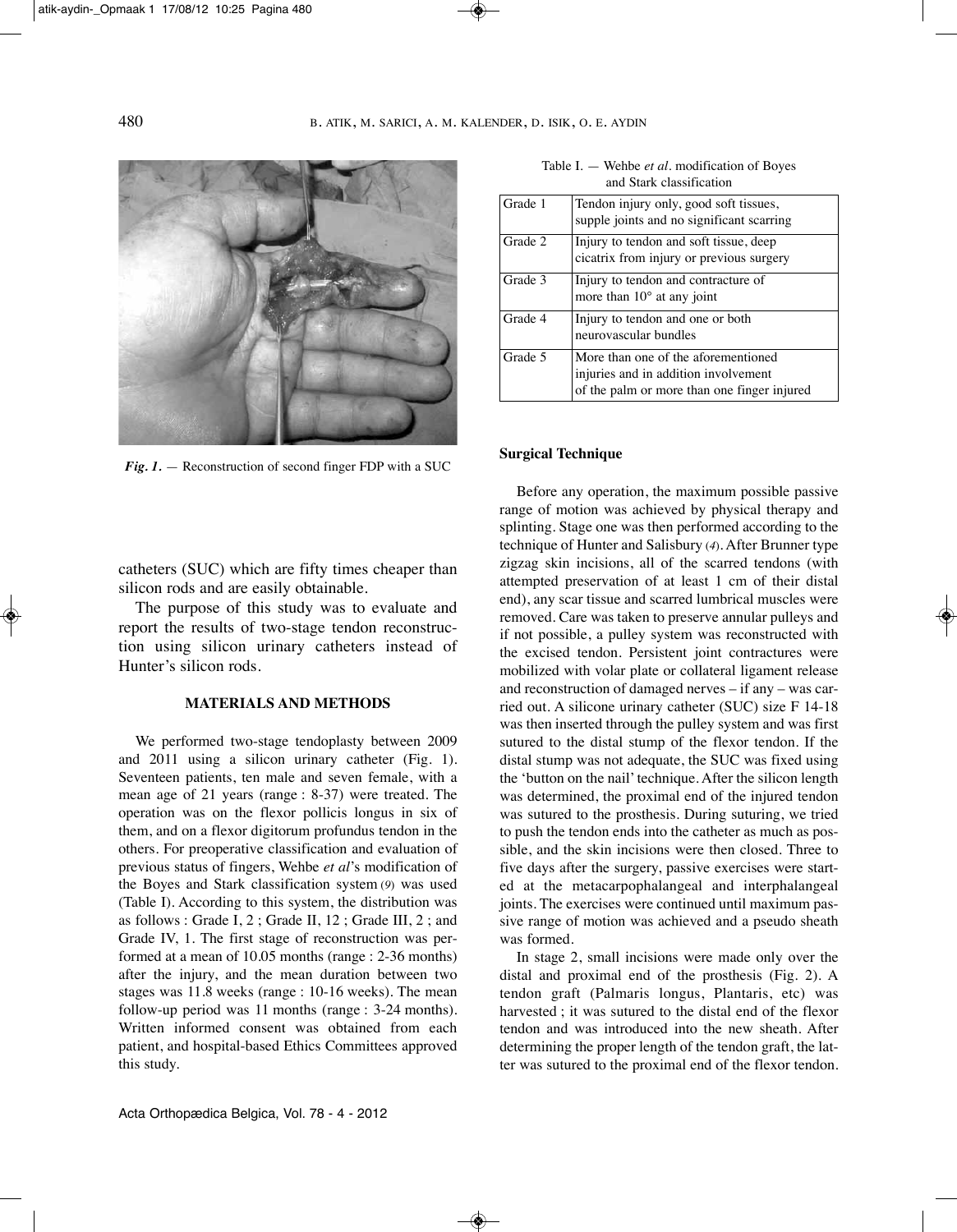

*Fig. 2.* — Incision of pseudosheath to reach the distal end of the SUC.

Postoperatively, the hand was immobilized for one week, and physical therapy was then started (Fig. 3).

# **RESULTS**

Results of the flexor digitorum profundus reconstruction (11 patients) were analyzed according to Strickland formula (Table II) (*7*).

Total Active Movement / Total Passive Movement  $\times$ 100

Total Active Movement : (PIP+DIP) – limitation of extension

Total Passive Movement : (PIP+DIP) – limitation of extension

Results were excellent in four fingers, good in three fingers, moderate in two fingers and poor in two fingers.



*Fig. 3.* — Late outcome of same patient

Staged reconstructions of the flexor pollicis longus were evaluated (Table III and IV) using Buck-Gramcko criteria II (*2*). Total range of movement of one of the thumbs was excellent, two were good, two fair and one was poor according to these criteria.

Two patients developed infection after the first stage and the catheters were removed. We waited for regression of infection with antibiotherapy and performed the first stage again. Four patients had to undergo reoperation after the second stage because of complications ; tenolysis was performed in three cases for tendon graft adhesions and in one case, resuturing was performed for suture dehiscence.

## **DISCUSSION**

Foley's urinary catheters have been used in plastic surgery in many anatomical areas besides the urinary tract, such as for bleeding control, reposition of facial fractures, eye socket reconstruction,

Range of Results (%) Functional Healing Our Results 75-100 Excellent 4 50-74 Good 3 25-49 Moderate 2 0-24 Poor 2

Table II. — Strickland formulation in flexor tendon repair and results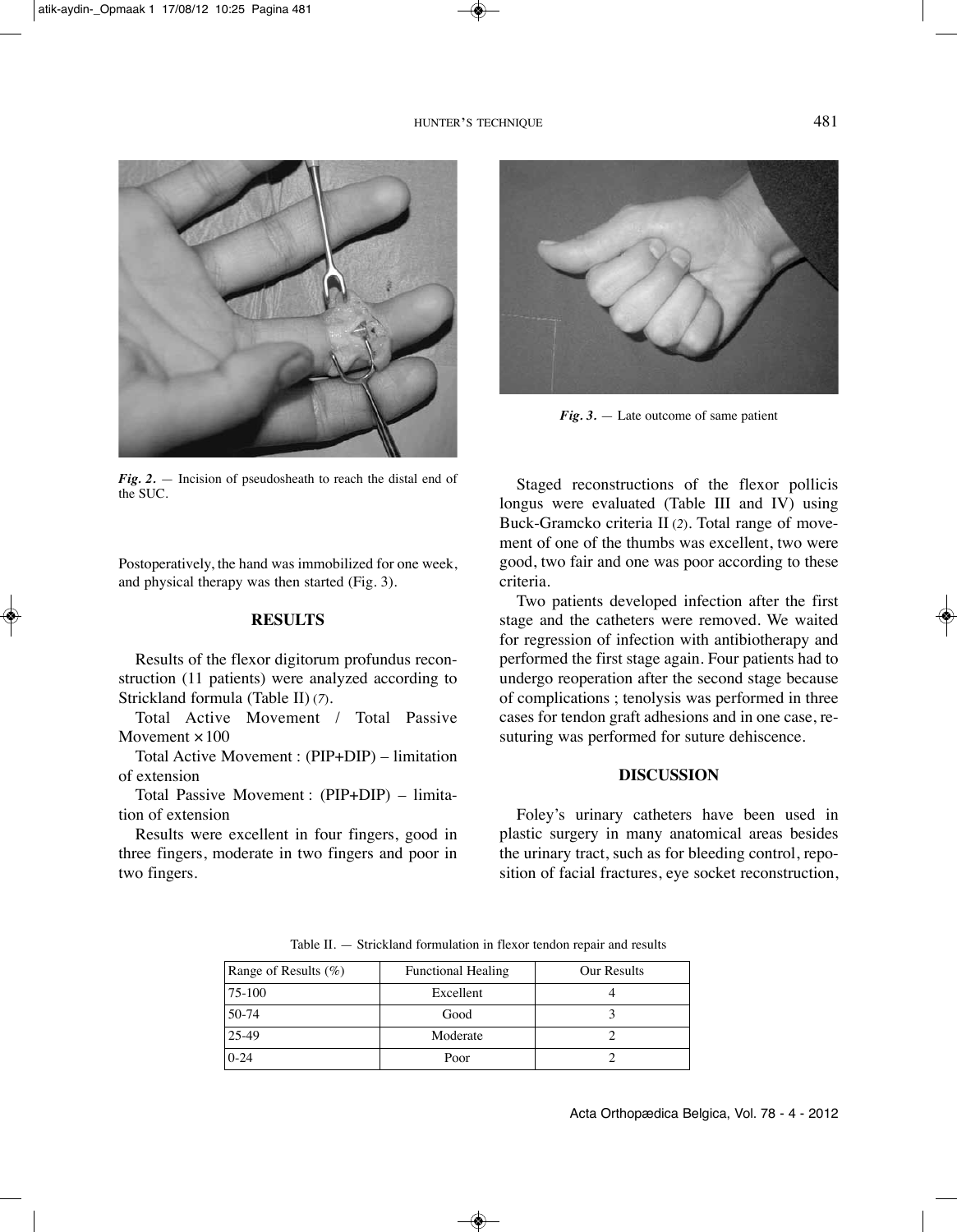| Buck-Gramcko II criteria     | Degrees   | Points         |
|------------------------------|-----------|----------------|
| Flexion of interphalangeal   | $50-90$   | 6              |
| Joints                       | $30-49$   | 4              |
|                              | $10-29$   | 2              |
|                              | < 10      |                |
| <b>Extension Deficit</b>     | $0-10$    | 3              |
|                              | $11 - 20$ | $\mathfrak{D}$ |
|                              | $21 - 30$ |                |
|                              | > 30      |                |
| <b>Total Active Movement</b> | > 40      | 6              |
|                              | $30 - 39$ |                |
|                              | $20-29$   | 2              |
|                              | ~120      |                |

scrotal reconstruction, intraoperative tissue expansion, alar stabilization, as a nostril retainer, and for short-term drainage in frontal sinus surgery (*6*).

In 1998, Kuran *et al* reported an experimental study on the use of a silicon urinary catheter in staged tendon reconstruction. They inserted a Hunter prosthesis, a silicon urinary catheter (SUC), a rubber urinary catheter, and an angiocatheter into subcutaneous pockets in rats and evaluated the results two months later. According to their results, pseudosheaths induced by silicone rod and SUC were almost similar. Under ×40 magnification, microscopic features and average wall thickness were similar, and there was no significant difference in polymorphonuclear and lymphocyte cell infiltration. They also evaluated elemental analysis, microphotographs, and tensile strength, and the results showed similar features (*5*). When a SUC was used as a tendon prosthesis, they showed that the diameter of a silicon urinary catheter did not change during their experiment, and that the surface of a silicon urinary catheter prevents surface microorganism colonization. In tendon reconstruction, the duration between the first and second stage is almost 3 months and the prosthesis has to stay in its pocket at the same diameter and without any microbiologic reaction during this time (*5*).

Considering these experimental results we used a silicone urinary catheter, which is fifty times cheaper than a Hunter rod. Two-staged tendon reconstructions are expensive procedures. The long pre- and post-operative physiotherapy is a deter-

Table III. — Buck-Gramcko II Criteria Table IV. — Buck-Gramcko II classification and results of reconstructions of flexor pollicis longus

| Classification | Points    | Our Results |
|----------------|-----------|-------------|
| Excellent      | $14 - 15$ |             |
| Good           | $11 - 13$ |             |
| Fair           | $7-10$    |             |
| Poor           | $0 - 6$   |             |

mining factor of the outcome. The addition of the cost of a Hunter prosthesis makes these operations even more costly.

Besides its lower cost, the silicone urinary catheter also showed to be effective. Results of our study were comparable to the results obtained with Hunter's rod. Our outcomes on FPl and FDP reconstruction were respectively 50% and 64% excellent or good (Fig. 3).

In the study by Frakking *et al* using Hunter rods*,* the results of two-staged FPl reconstructions were very disappointing based on Buck-Gramcko classification. They could not achieve excellent results : only four were good, two were satisfactory, and four poor. However, their results of FDP tendon were much better, and they obtained excellent to good results in 70% of the patients (*3*). In another study on FPl reconstruction, the outcomes were 44% excellent to good (*8*).

The functional outcomes of the study by Aydın *et al* were also similar to Frakking's results. Their study concerned two-staged tendoplasty with Hunter's rod in 37 hands of 31 patients. They used the Strickland classification to evaluate the results and found that 70% were excellent and good (*1*).

In conclusion, the reason for using Hunter's rod is to obtain a suitable pseudo-sheath allowing for flexor tendon grafting. The results of this clinical study showed that a pseudo-sheath with similar histological and physical features can be obtained using a silicon urinary catheter which is fifty times less costly than a Hunter rod.

## **REFERENCES**

**1. Aydın A, Topalan M, Mezdeği A** *et al.* Flexor tendoplasty with a tendon prosthesis for zone II flexor tendon injuries. *Acta Orthop Traumatol Turc* 2003 ; 37 : 374-378.